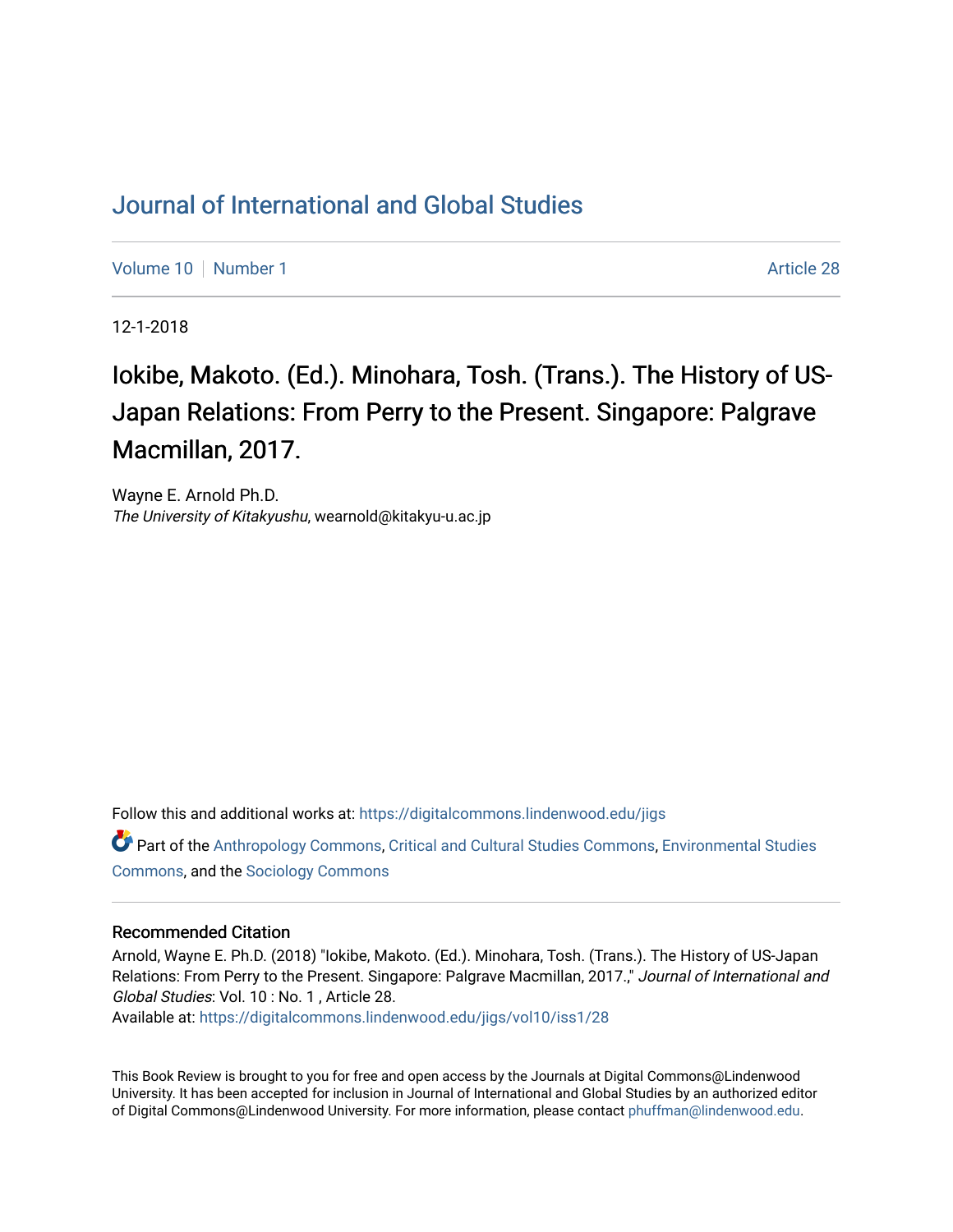## **Iokibe, Makoto. (Ed.). Minohara, Tosh. (Trans.).** *The History of US-Japan Relations: From Perry to the Present***. Singapore: Palgrave Macmillan, 2017.**

Originally published in Japanese in 2008 and now in its third edition in that language, the English translation of *The History of US-Japan Relations* expands Makoto Iokibe and Tosh Minohara's original project to a global audience. The collection of 12 articles by Japanese and foreign scholars provides a concise, yet detailed look across the 180-year relationship between the United States and Japan. Primarily focused on the political spectrum, the chapters sequentially move through the decades, highlighting the important government changes in both Japan and the United States while discussing the ramifications these political changes brought. Over the course of the book, one noticeable aspect of this history is that particular issues of discontent between the two countries continue to exist, in some form, into present day. Matters concerning racial tensions, island disputes, nuclear issues (in a variety of forms), trade and tariffs quarrels, and political favoritism have many of their roots further in the past than might be expected—or remembered. The various wars through the decades are not emphasized in the text, as the focus lays more on the political maneuvers before, during, and after these times of crisis. What the reader is provided is a consistent focus on the political spectrum, driven by individuals and societal conditions that have ultimately shaped US-Japan relations.

One consistent theme across the chapters is the special relationship that exists between Japan and the United States. Except for the period leading up to and including World War II, the authors demonstrate that the tie between the two countries has almost always been amicable and cooperative. This theme is stressed throughout the chapters and the high and low points of the bond are clearly delineated, with much attention given to the intricacies of particular disagreements. While World War II was undoubtedly the low point, the subsequent American occupation was a means of mending the relationship—although certainly not without its own drawbacks. Chapter Six is noteworthy for the specific attention given to the American occupation of Japan. The chapter briefly covers the first three years of the war before the authors devote the rest of the space to the procedures for rebuilding Japan. During the occupation, numerous reforms were introduced into Japanese law, including Article 9, by which Japan denounced war as a means to solve disputes. There were, of course, various tensions between the two countries arising from the occupation, and each subsequent chapter highlights the issues and then details the steps that were taken by the United States and Japan in order to ameliorate, in most cases, these concerns. Covering each decade with a focus on the problem/solution of the two political parties provides readers a succinct encapsulation of the period, allowing for each chapter to be read individually.

There are, not surprisingly, certain historical moments that seem to be covered from a more "moderate" perspective. The events in Manchuria in the 1920s and '30s are perhaps more sympathetic to the Japanese perspective. Such an approach has been an ongoing criticism against some Japanese historians' efforts to whitewash this particular point in history. In the chapter covering the 1920s, the two authors note that "the major points of contention between Japan and America leading up to the Manchurian Incident in 1931 were threefold: the state of affairs in China; the issue of naval disarmament; and racial discrimination" (Hattori and Minohara, p. 78). Overall, the Manchurian Incident is portrayed in a clearly negative light, with other authors noting that the Imperial Japanese Army had "planned to blame [the incident] on the Chinese and use it as a pretext to take military action" (Kubo et al., p. 84). On the other hand, the discussion of the two atomic bombs dropped on Hiroshima and Nagasaki, and the ensuing radiation nightmare, appear to be too lightly covered. This editing choice may be a result of the English version being intended for, among others, an American reading public. In all, these two issues I mention are more directly